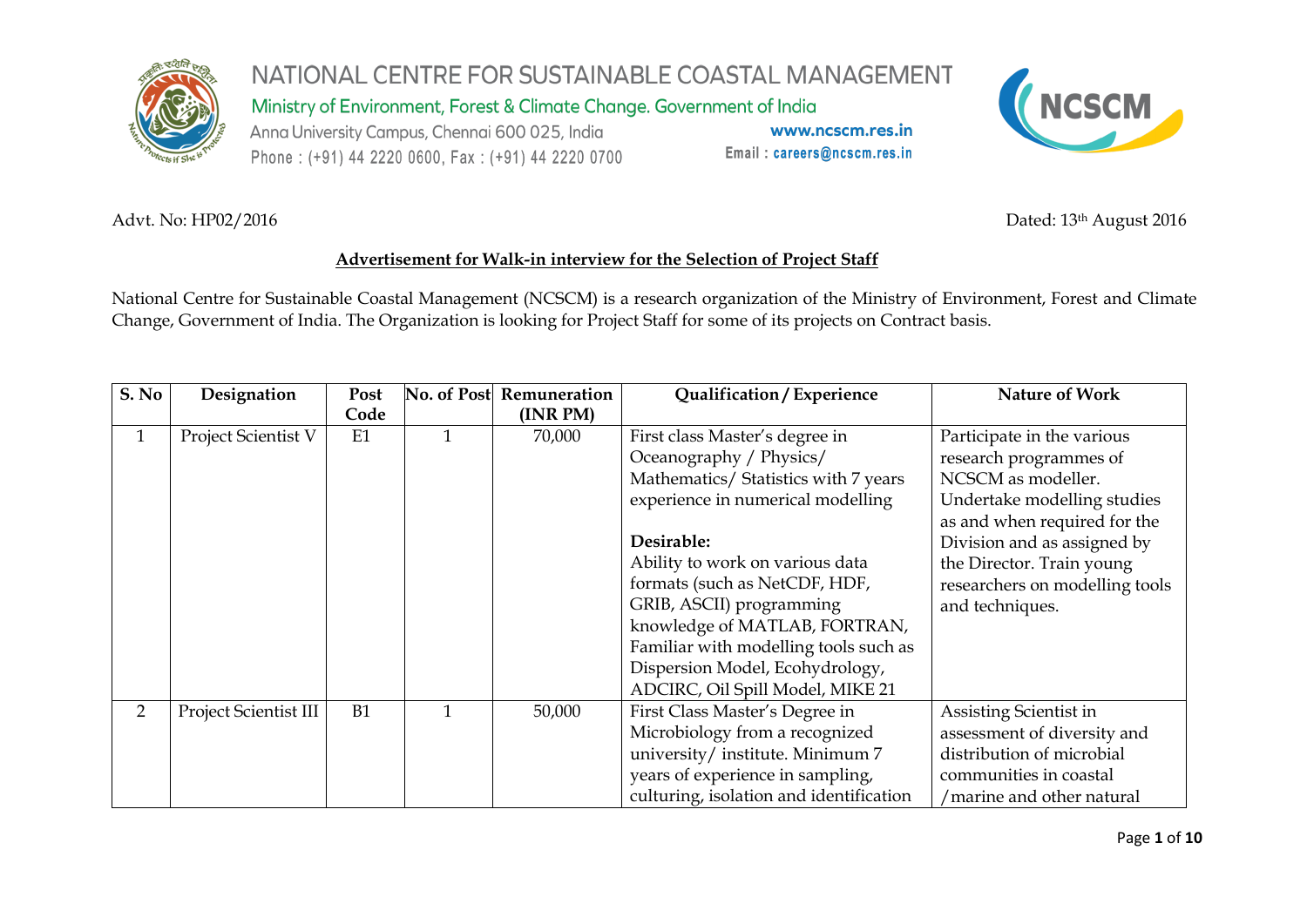

Ministry of Environment, Forest & Climate Change. Government of India

Anna University Campus, Chennai 600 025, India Phone: (+91) 44 2220 0600, Fax: (+91) 44 2220 0700



|                |                     |    |              |        | of microbes from coastal/marine<br>environment.<br>Desirable: Hands on experience in<br>enrichment, isolation and<br>characterization of microbes from<br>coastal / marine environment.                                                                                                                           | environment. Undertake field<br>surveys, laboratory analysis,<br>report preparation, data<br>compilation/ processing and<br>preparation of progress<br>reports of the project etc.                                                   |
|----------------|---------------------|----|--------------|--------|-------------------------------------------------------------------------------------------------------------------------------------------------------------------------------------------------------------------------------------------------------------------------------------------------------------------|--------------------------------------------------------------------------------------------------------------------------------------------------------------------------------------------------------------------------------------|
| 3              | Project Scientist I | F1 | 1            | 40,000 | First class Post Graduate degree in<br>Environmental Science/ Life Science/<br>Coastal Area Studies with 2 years of<br>experience in research in relevant<br>subject.<br>Desirable: PhD in relevant subject.<br>Knowledge in island ecology/coastal<br>areas.<br>Knowledge in RS/GIS and data base<br>management. | Collection of environmental<br>and socio-economic data<br>/information on islands/<br>coastal areas from published<br>reports/documents/fields<br>survey.<br>Analysis of Data/information<br>and compilation. Prepare of<br>reports. |
| $\overline{4}$ | Project Scientist I | I1 | $\mathbf{1}$ | 40,000 | <b>First Class Post Graduate in Marine</b><br>Biology/ Life Sciences with 2 years of<br>research experience in relevant<br>subject.<br>Desirable: PhD in relevant discipline,<br>good knowledge in marine ecology,<br>statistical analysis, working<br>experience in scientific<br>documentation.                 | Analysis of Ecological data,<br>Report Preparation, Review of<br>Literature, Assist in preparing<br>policy documents, Interact<br>with IT team in preparing<br>Decision Support System.                                              |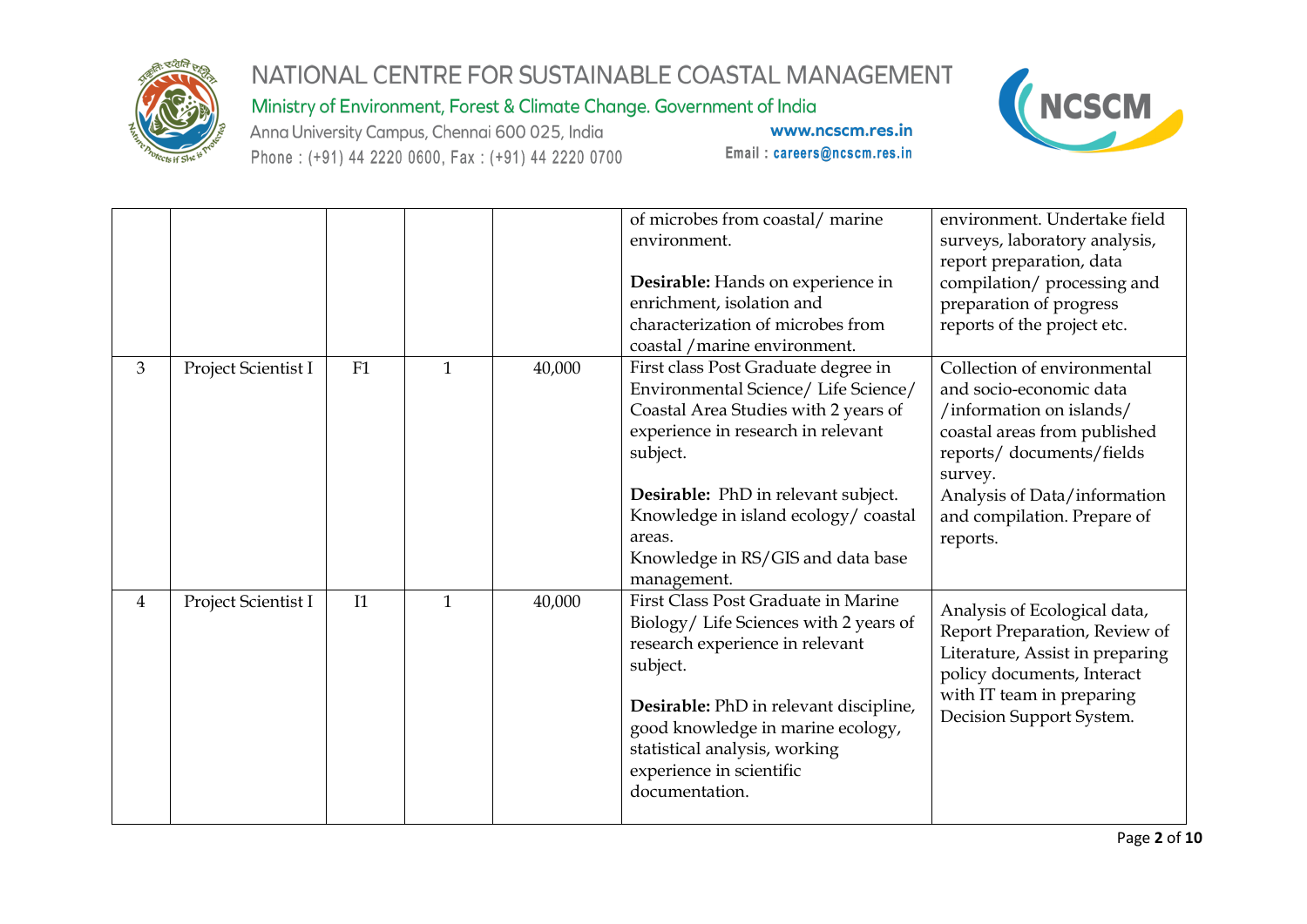

Ministry of Environment, Forest & Climate Change. Government of India

Anna University Campus, Chennai 600 025, India Phone: (+91) 44 2220 0600, Fax: (+91) 44 2220 0700



| 5 | Project Associate | H1 |   | 30,000 | First Class PG degree in GIS and RS   | Preparation of stock          |
|---|-------------------|----|---|--------|---------------------------------------|-------------------------------|
|   |                   |    |   |        | or Geo-informatics from recognized    | assessment maps, need         |
|   |                   |    |   |        | university or equivalent, minimum 1   | assessment, maps, land use    |
|   |                   |    |   |        | year of relevant experience.          | maps, land use maps of the    |
|   |                   |    |   |        |                                       | fishing villages and abutting |
|   |                   |    |   |        | Desirable:                            | areas, development of         |
|   |                   |    |   |        | Land use plans, geomorphology in      | resource maps of fishing      |
|   |                   |    |   |        | coastal areas, experience in CRZ      | villages, maps depicting      |
|   |                   |    |   |        | related activities.                   | infrastructure and physical   |
|   |                   |    |   |        |                                       | capitals of fishing villages  |
| 6 | Project Associate | F2 | 2 | 30,000 | First Class Post Graduate Degree in   | Collection of environment and |
|   |                   |    |   |        | Environmental Science/ Life           | socio-economic data/          |
|   |                   |    |   |        | Science/Coastal Area Studies with     | information on                |
|   |                   |    |   |        | one year of experience in research in | islands/coastal areas from    |
|   |                   |    |   |        | relevant subject.                     | published reports             |
|   |                   |    |   |        |                                       | /documents/ field surveys.    |
|   |                   |    |   |        | Desirable: PhD in relevant Subject.   | Analysis of Data/information. |
|   |                   |    |   |        | Knowledge in island ecosystem/        | To assist Scientist in        |
|   |                   |    |   |        | studies in coastal areas. Knowledge   | preparation of reports.       |
|   |                   |    |   |        | in RS/GIS.                            |                               |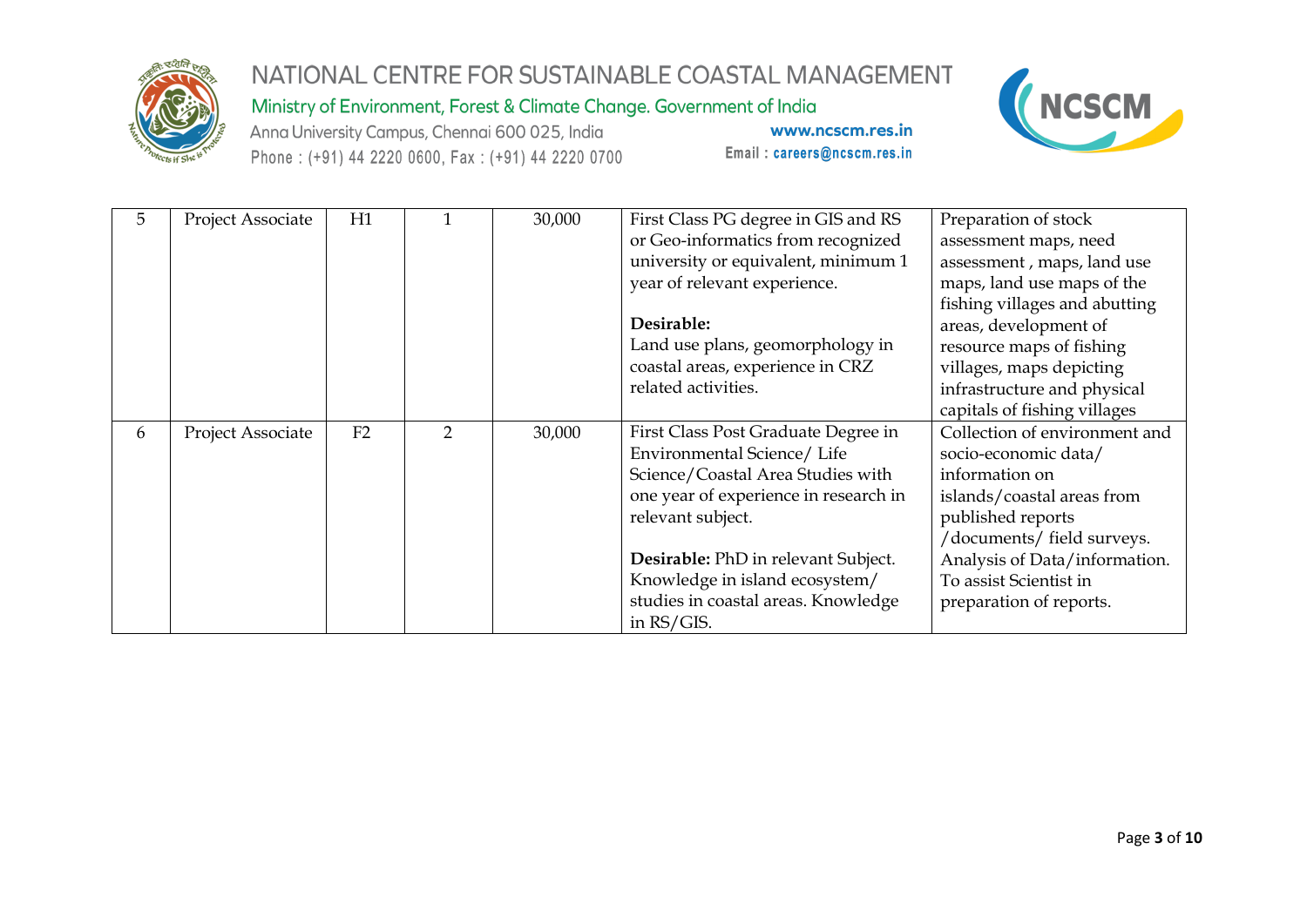

Ministry of Environment, Forest & Climate Change. Government of India

Anna University Campus, Chennai 600 025, India Phone: (+91) 44 2220 0600, Fax: (+91) 44 2220 0700

www.ncscm.res.in Email: careers@ncscm.res.in



| 7 | Project Associate         | C1             | 1            | 30,000 | First Class Master's Degree in Marine<br>Science/Fisheries/Marine Biology/<br>Life Sciences with 1 year of relevant<br>experience.<br>Desirable: PhD in relevant subject<br>with experience in bio diversity<br>documentation, coastal ecosystem<br>studies.                                                               | Build the biodiversity<br>database, Undertake field<br>studies for assessing<br>ecosystem health and<br>documenting coastal and<br>marine. Biodiversity.                                                           |
|---|---------------------------|----------------|--------------|--------|----------------------------------------------------------------------------------------------------------------------------------------------------------------------------------------------------------------------------------------------------------------------------------------------------------------------------|--------------------------------------------------------------------------------------------------------------------------------------------------------------------------------------------------------------------|
| 8 | Senior Research<br>Fellow | D <sub>1</sub> | $\mathbf{1}$ | 18,000 | First class Master's degree in Science<br>relating to Inorganic<br>chemistry/Analytical/Marine/<br>Environmental Chemistry /<br><b>Environmental Sciences or its</b><br>equivalent from a recognized<br>University with 2 years research<br>experience.<br>Desirable: Knowledge / Experience<br>on water quality analysis. | <b>Extensive Field work for</b><br>sample collection along the<br>coast of India, Analysis of<br>environmental samples<br>(water, sediment and biota)                                                              |
| 9 | Senior Research<br>Fellow | F <sub>3</sub> | 1            | 18,000 | First Class Post Graduate Degree in<br>Environmental Science/ Life<br>Sciences/Coastal Area Studies with 2<br>years of experience in research.<br>Desirable: Knowledge in island<br>ecosystem/ studies in coastal areas.<br>Knowledge in RS/GIS.                                                                           | Collation on environmental<br>and socio-economic<br>data/information on<br>islands/coastal areas from<br>published reports/documents<br>/field surveys.<br>Analysis of Data/information.<br>To assist Scientist in |

Page 4 of 10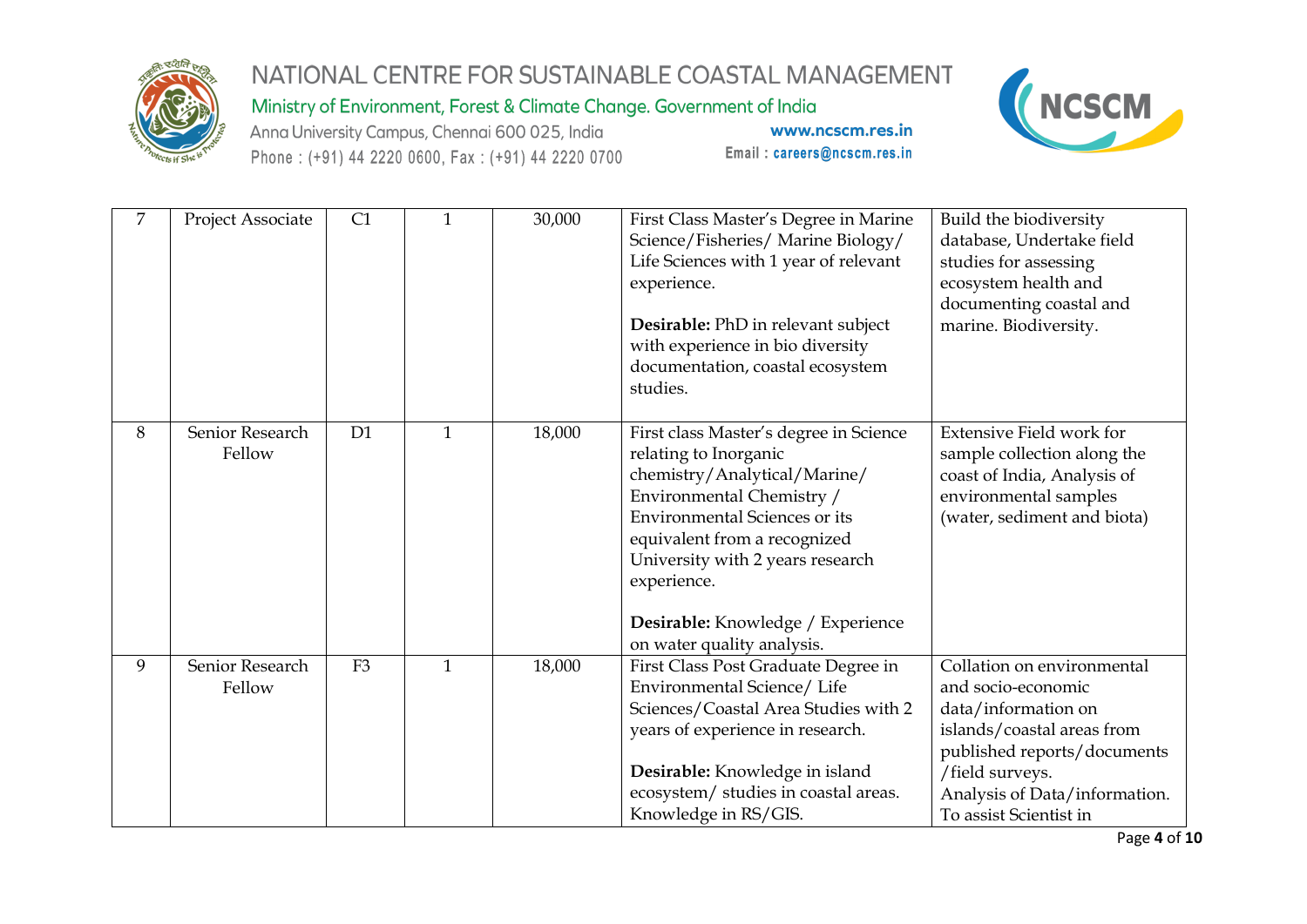

Ministry of Environment, Forest & Climate Change. Government of India

Anna University Campus, Chennai 600 025, India Phone: (+91) 44 2220 0600, Fax: (+91) 44 2220 0700



|    |                             |    |              |        | Additional skills on computer<br>applications(photo shop, PageMaker,<br>coral draw, in design, etc)                                                                                                                                                                                             | preparation of Reports.                                                                                                                                                                                                                                                                                                                                                                        |
|----|-----------------------------|----|--------------|--------|-------------------------------------------------------------------------------------------------------------------------------------------------------------------------------------------------------------------------------------------------------------------------------------------------|------------------------------------------------------------------------------------------------------------------------------------------------------------------------------------------------------------------------------------------------------------------------------------------------------------------------------------------------------------------------------------------------|
| 10 | Senior Research<br>Fellow   | A1 | $\mathbf{1}$ | 18,000 | First class PG degree in any branch of<br>natural sciences/ M.E/ M.Tech in<br>Engineering / Technology subjects<br>relevant to data communication with<br>2 years experience.<br>Desirable: Knowledge/experience in<br>operation and maintenance/<br>deployment of Oceanographic<br>Instruments | Assist the Scientist in field<br>surveys and day-today<br>laboratory works, carrying out<br>data analysis and report<br>preparation.                                                                                                                                                                                                                                                           |
| 11 | Young Professional<br>V(IT) | J1 | $\mathbf{1}$ | 37,119 | BE/ B.Tech (Computer Science / IT)<br>with 5 years experience<br><b>or</b><br>Master of Computer Application with<br>5 years experience.                                                                                                                                                        | System Installation and<br>configuration. Maintenance of<br>Desktop Computers, Work<br>stations, Scanners, Plotter,<br>Printers. Maintaining all IT<br>peripherals, repair and<br>replacement. Configure and<br>maintain server (threat<br>detection, analysis, and<br>patches upgrade). IT store<br>management. IT support for<br>organizing workshop,<br>internal, meetings and<br>training. |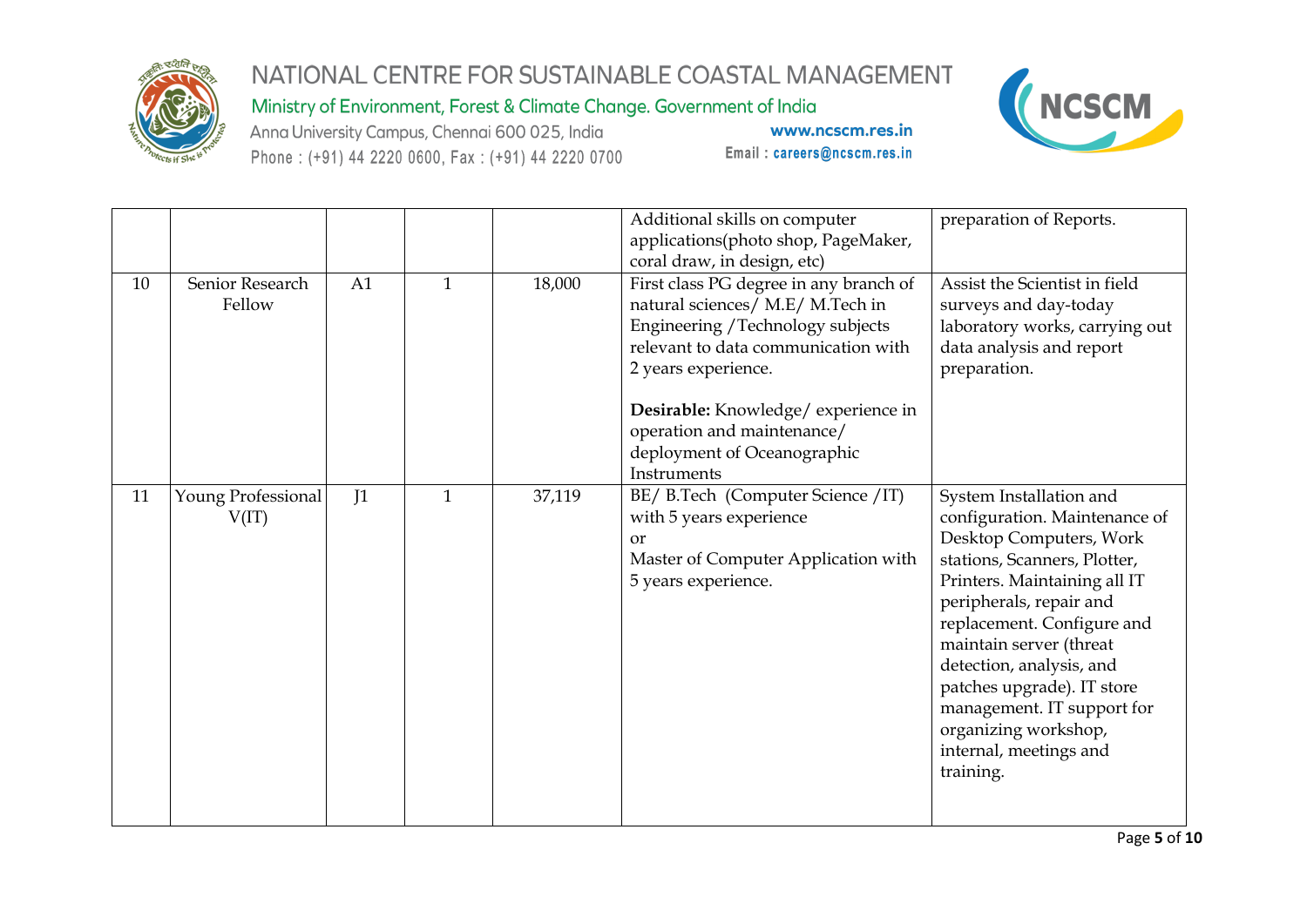

Ministry of Environment, Forest & Climate Change. Government of India

Anna University Campus, Chennai 600 025, India Phone: (+91) 44 2220 0600, Fax: (+91) 44 2220 0700



| 12 | Young Professional<br>III (IT)  | I <sub>2</sub> | 1              | 28,180 | Graduate in Engineering / Science/<br>Arts with 3 years experience in<br>Designing and web development<br>field.<br><b>or</b><br>Master of Computer Application with<br>3 years experience Designing and<br>web development field.                                    | Website layout Designing.<br>Creation of logo and<br>conceptual diagram. Report,<br>Publication and pamphlet<br>designing.<br>Creation and maintaining of<br>website. |
|----|---------------------------------|----------------|----------------|--------|-----------------------------------------------------------------------------------------------------------------------------------------------------------------------------------------------------------------------------------------------------------------------|-----------------------------------------------------------------------------------------------------------------------------------------------------------------------|
|    |                                 |                |                |        | Desirable: Good knowledge in<br>programming (java/.PHP/JSP)<br>Working Knowledge of Flash, Java<br>Script, CSS. Proficiency in Adobe<br>Creative Suite (Photoshop, Fireworks,<br>Illustrator, In designing), Corel draw,<br>etc.                                      |                                                                                                                                                                       |
| 13 | Young Professional<br>II $(IT)$ | J3             | $\overline{2}$ | 22,379 | Graduate in Engineering/<br>Science/Arts with 2 years experience<br><b>or</b><br>Master of Computer Application with<br>2 years experience<br>Desirable:<br>Good Knowledge in programming<br>(Java/.PHP/JSP).<br>Working Knowledge of flash,<br>JavaScript, HTML, CSS | Creation, Updating and<br>Maintenance of NCSCM web<br>portal such as (CReON,<br>CoMBINE, Careers, Revenue,<br>Procurement, Stores, HRMS,<br>etc) on daily basis.      |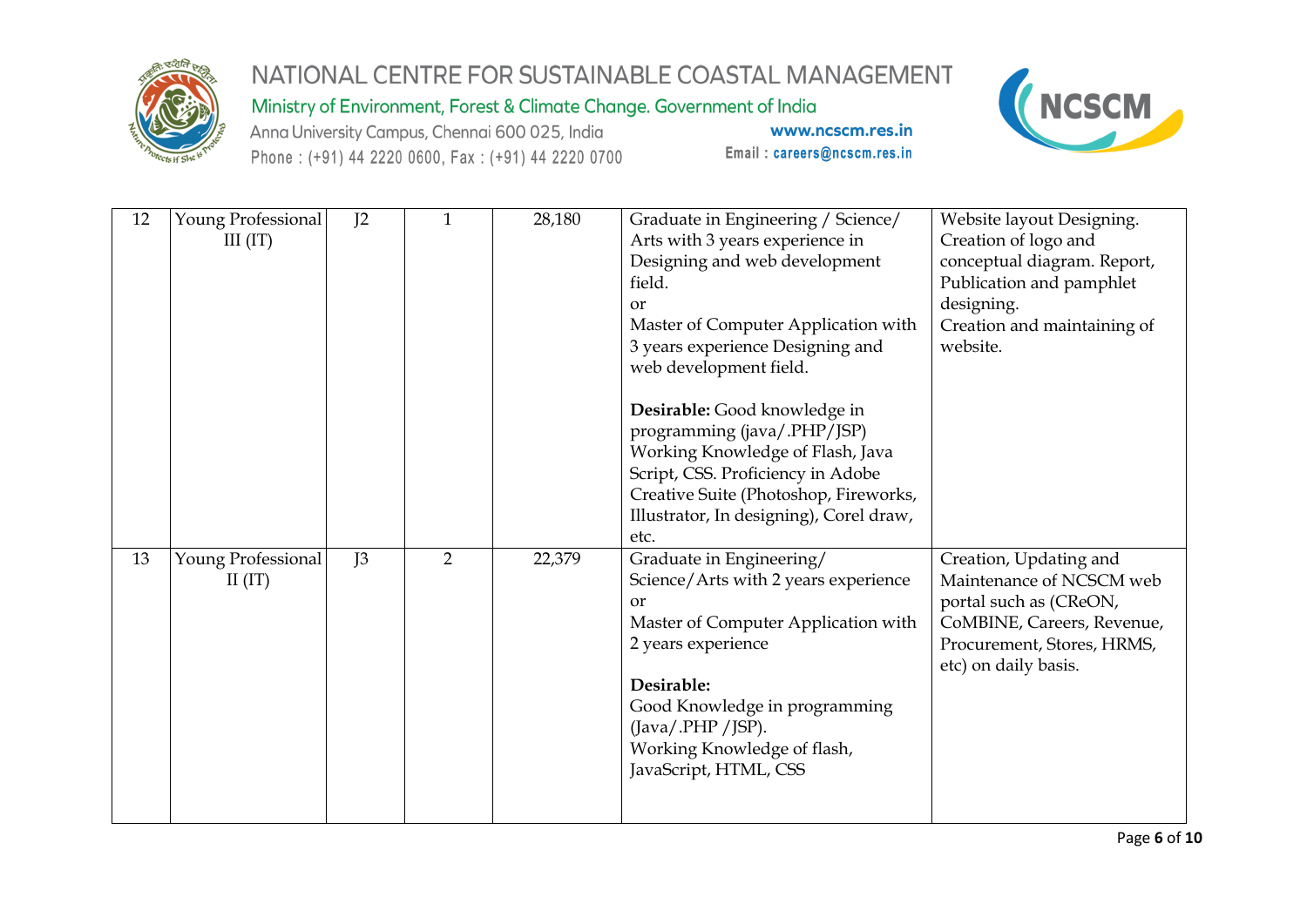

Ministry of Environment, Forest & Climate Change. Government of India

Anna University Campus, Chennai 600 025, India Phone: (+91) 44 2220 0600, Fax: (+91) 44 2220 0700



| 14 | Young Professional<br>Ш<br>(Finance) | K1             | 1            | 28,180 | Bachelors degree in Arts/ Science or<br>Master's Degree in Finance /<br>Commerce/Accounts with Three<br>years experience in Accounts<br>Desirable:<br>English and Hindi Speaking<br>candidate | Payment processing.<br>Accounting, Entry in Tally,<br><b>Bank Reconciliation</b><br>Statement, Filing and Book<br>keeping, Maintaining<br>records. |
|----|--------------------------------------|----------------|--------------|--------|-----------------------------------------------------------------------------------------------------------------------------------------------------------------------------------------------|----------------------------------------------------------------------------------------------------------------------------------------------------|
| 15 | Young Professional<br>II (Finance)   | K2             | $\mathbf{1}$ | 22,379 | Bachelors degree in Arts/ Science or<br>Master's Degree in Finance /<br>Commerce/Accounts with<br>Two years experience in Accounts<br>Desirable:<br>English and Hindi Speaking<br>candidate   | Payment processing.<br>Accounting, Entry in Tally,<br><b>Bank Reconciliation</b><br>Statement, Filing and Book<br>keeping, Maintaining<br>records. |
| 16 | Young Professional<br>I (Finance)    | K <sub>3</sub> | $\mathbf{1}$ | 20,562 | Bachelors degree in Arts/ Science or<br>Master's Degree in Finance /<br>Commerce/Accounts with<br>one year experience in Accounts<br>Desirable:<br>English and Hindi Speaking<br>candidate    | Payment processing.<br>Accounting, Entry in Tally,<br><b>Bank Reconciliation</b><br>Statement, Filing and Book<br>keeping, Maintaining<br>records. |
| 17 | <b>Field Assistant</b>               | G1             | 1            | 10,000 | Pass in SSLC                                                                                                                                                                                  | Assist the project team in<br>field / Laboratory works,<br>Assist in the IT related and<br>office assistance works.                                |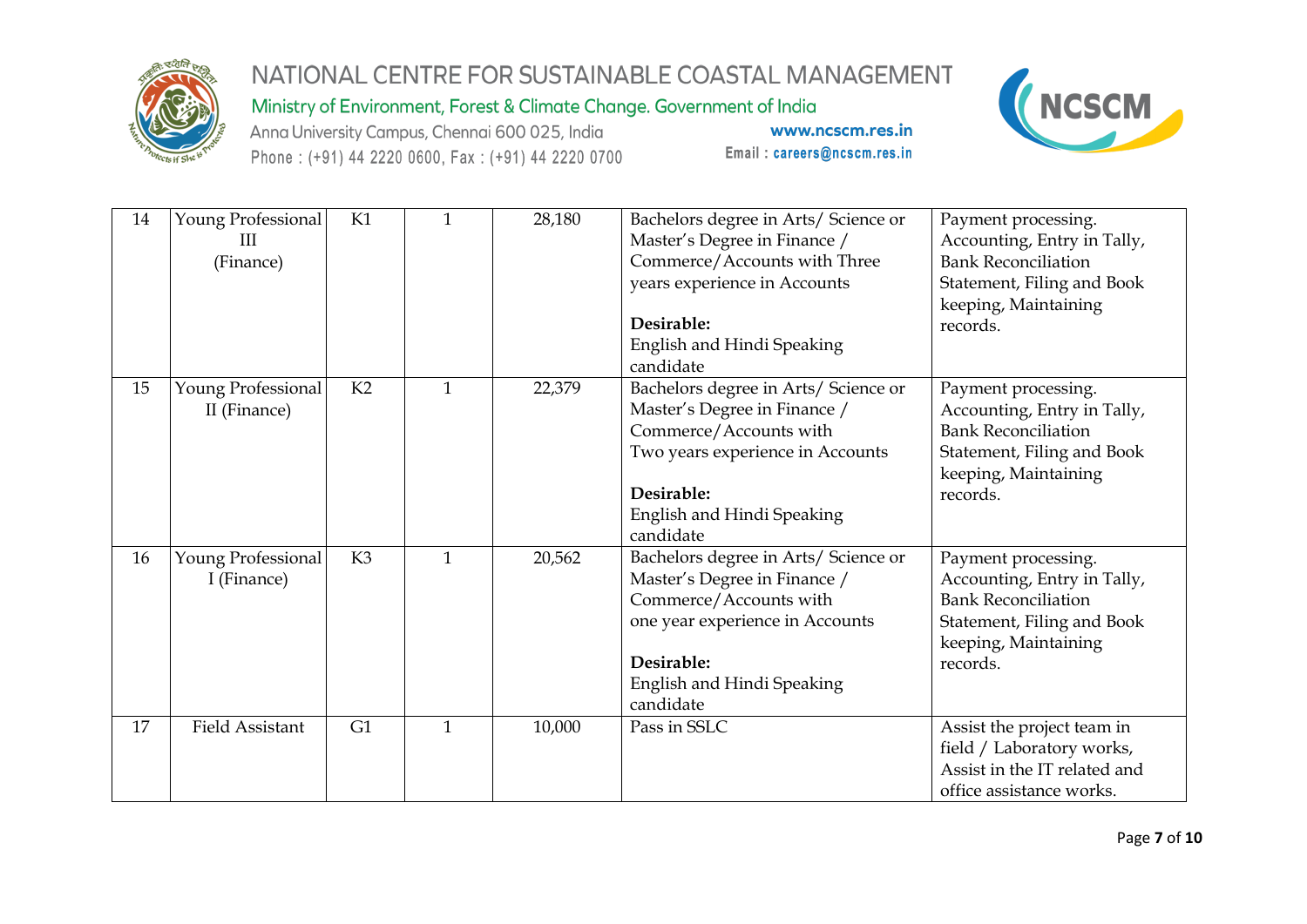

Ministry of Environment, Forest & Climate Change. Government of India

Anna University Campus, Chennai 600 025, India Phone: (+91) 44 2220 0600, Fax: (+91) 44 2220 0700

www.ncscm.res.in Email: careers@ncscm.res.in



Interested and eligible candidate shall **walk-in** on **30/08/2016** to the National Centre for Sustainable Coastal Management, Koodal Building, Anna University Campus, Chennai – 600025, subject to the conditions for application as given below.

#### **Conditions for Application:**

- 1. Before appearing for the walk-in, candidate needs to submit his/her application online in the website [www.ncscm.res.in](http://www.ncscm.res.in/) on or before **28/08/2016**.
- 2. Candidate appearing for the walk-in interview should produce the hard copy of the online application along with necessary documents. **No other format of application shall be considered**.
- 3. A candidate can apply only up to a **maximum of two positions**. All applications of the candidate who have applied more than two positions will **summarily be rejected**.
- 4. NCSCM will **not** provide any facility for online registration and/or taking printout or photocopies.
- 5. The walk-in candidate needs to attend certificate verification, followed by a personal interview on 30/08/2016 at National Centre for Sustainable Coastal Management, Koodal Building, Anna University Campus, Chennai - 600025.

Exact time schedule for attending the certificate verification for the individual shall be intimated through email by NCSCM on **29/08/2016.**

- 6. The candidate is required to produce the following documents in proof of education /experience for verification.
	- SSLC  $/ 10^{th}$  or equivalent
	- Proof in support of Educational qualification (Provisional/Degree Certificate) [Note: Mere production of mark sheets or course completion certificate shall not be considered for verification].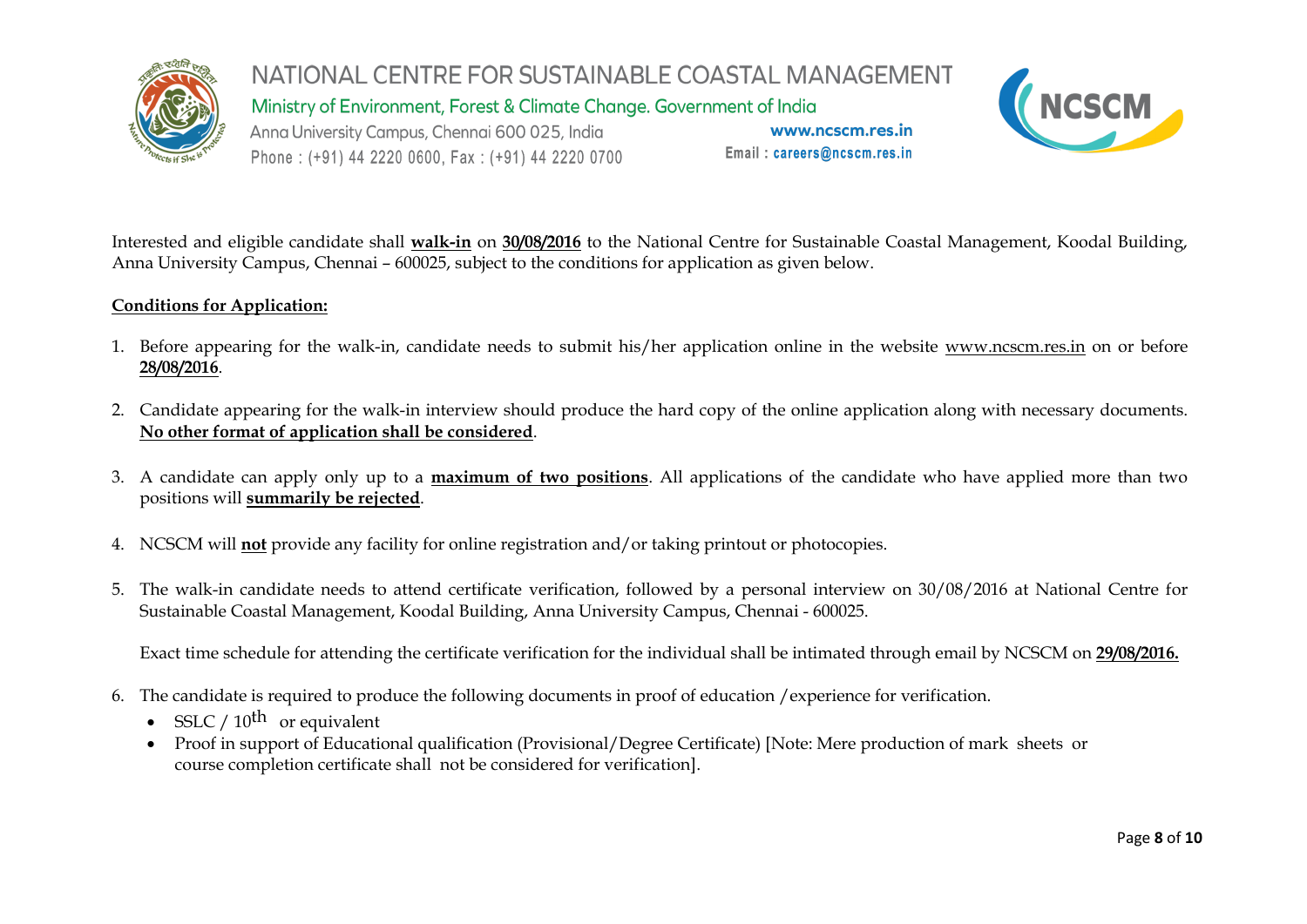

NATIONAL CENTRE FOR SUSTAINABLE COASTAL MANAGEMENT Ministry of Environment, Forest & Climate Change. Government of India Anna University Campus, Chennai 600 025, India www.ncscm.res.in Email: careers@ncscm.res.in Phone: (+91) 44 2220 0600, Fax: (+91) 44 2220 0700



- Proof in support of work or research experience (Experience/Service certificate). For the purpose of research experience calculation, awarded PhD Degree shall be considered equivalent to 3 years of research experience. Awarded M.Phil shall be considered equivalent to 1 year of research experience.
- 7. The candidate needs to carry the original of all the relevant certificate(s) for verification and a copy for submission.
- 8. Candidate who fails to satisfy, any of the conditions for application as stated above, will not be allowed to attend the certificate verification or interview, as the case may be. Candidates, who had not cleared the certificate verification process, will not be allowed to attend the interview. Late comers will not be entertained.

#### **General Conditions:**

- 1. Project completion date is 31st December 2017.
- 2. The appointment will be purely on temporary basis for a specific project and co- terminus with the project. The appointment is up to the project completion date, subject to the satisfactory performance of the individual. The project completion date may vary, at a later stage, because of various reasons. Appointment of a candidate in any of the above positions does not entitle him/her, for any permanent/temporary job in NCSCM or the Government of India.
- 3. The appointment will be subject to a periodical performance review and continuation thereupon until the project completion date, will be purely based on the performance of the individual.
- 4. The place of posting will be in Chennai or at any other location in India as required. The positions may involve field activities anywhere in India, based on the requirement of the project.
- 5. First Class means as specified in the Degree Certificate.
- 6. Number of years of experience will be counted after the year of award of the qualifying degree, as on the date of advertisement.